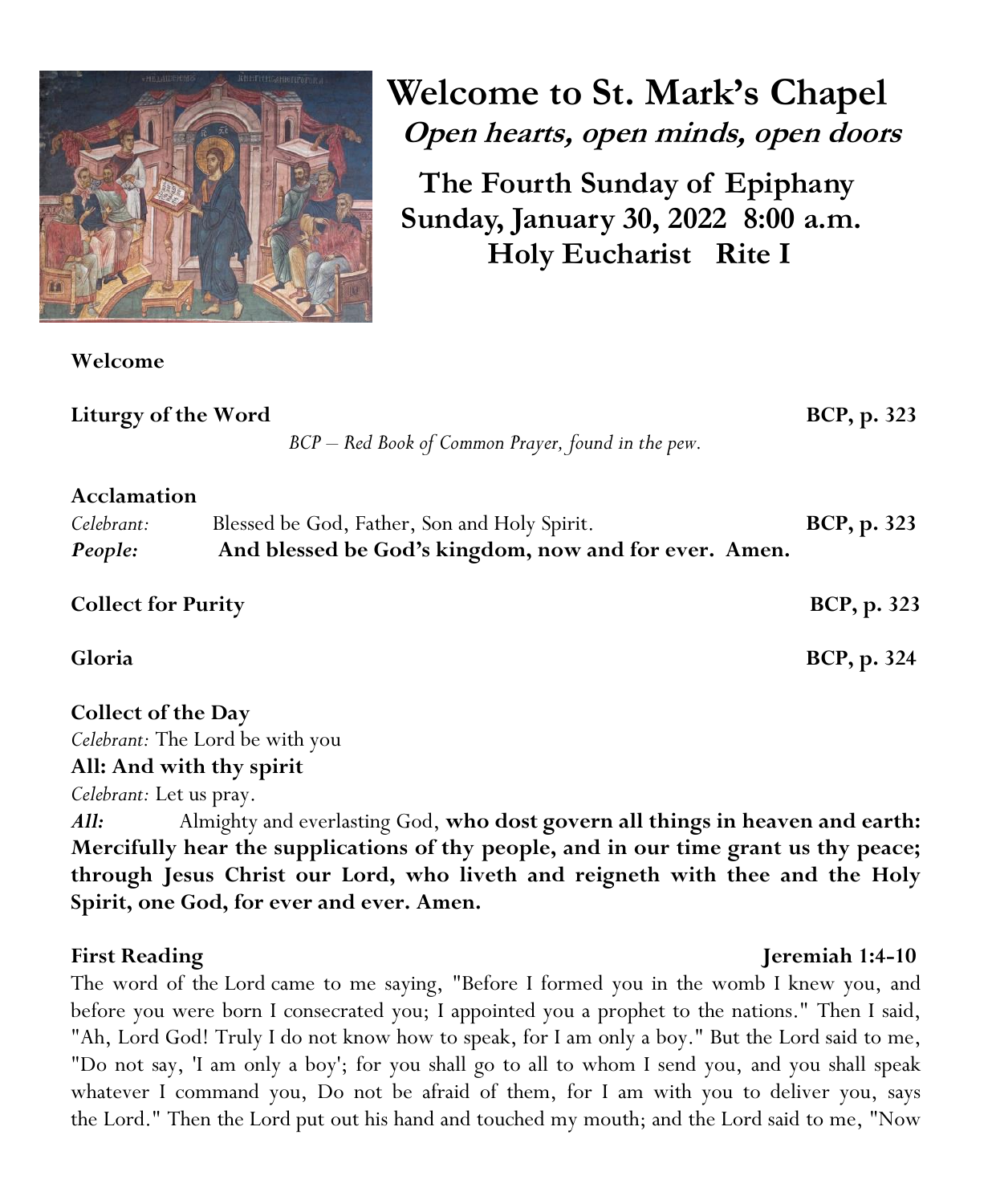I have put my words in your mouth. See, today I appoint you over nations and over kingdoms, to pluck up and to pull down, to destroy and to overthrow, to build and to plant."

Reader: The Word of the Lord. **People: Thanks be to God.**

# **Psalm 71:1-6 In te, Domine, speravi BCP pg. 683**

1 In you, O Lord, have I taken refuge; \* let me never be ashamed. 2 In your righteousness, deliver me and set me free; \* incline your ear to me and save me. 3 Be my strong rock, a castle to keep me safe; \* you are my crag and my stronghold. 4 Deliver me, my God, from the hand of the wicked, \* from the clutches of the evildoer and the oppressor. 5 For you are my hope, O Lord God, \* my confidence since I was young. 6 I have been sustained by you ever since I was born; from my mother's womb you have been my strength; \* my praise shall be always of you.

### **Second Reading 1 Corinthians 13:1-13**

If I speak in the tongues of mortals and of angels, but do not have love, I am a noisy gong or a clanging cymbal. And if I have prophetic powers, and understand all mysteries and all knowledge, and if I have all faith, so as to remove mountains, but do not have love, I am nothing. If I give away all my possessions, and if I hand over my body so that I may boast, but do not have love, I gain nothing. Love is patient; love is kind; love is not envious or boastful or arrogant or rude. It does not insist on its own way; it is not irritable or resentful; it does not rejoice in wrongdoing, but rejoices in the truth. It bears all things, believes all things, hopes all things, endures all things. Love never ends. But as for prophecies, they will come to an end; as for tongues, they will cease; as for knowledge, it will come to an end. For we know only in part, and we prophesy only in part; but when the complete comes, the partial will come to an end. When I was a child, I spoke like a child, I thought like a child, I reasoned like a child; when I became an adult, I put an end to childish ways. For now we see in a mirror, dimly, but then we will see face to face. Now I know only in part; then I will know fully, even as I have been fully known. And now faith, hope, and love abide, these three; and the greatest of these is love.

Reader: The Word of the Lord. **People: Thanks be to God.**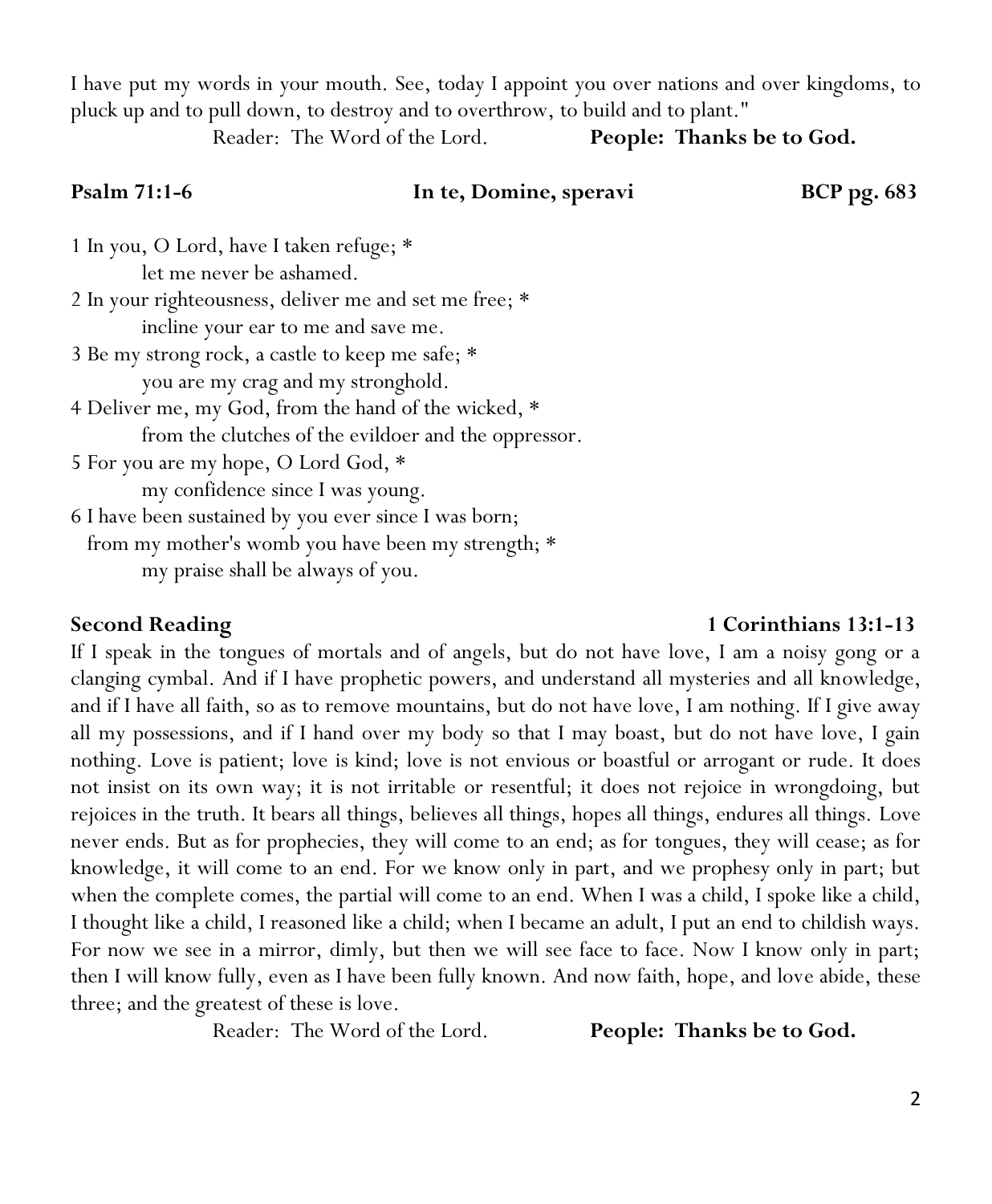## **Holy Gospel Luke 4:21-30**

# *Priest:* **The Holy Gospel of our Lord Jesus Christ according to Luke.**  *People:***Glory be to thee, O Lord.**

Jesus began to speak in the synagogue at Nazareth: "Today this scripture has been fulfilled in your hearing." All spoke well of him and were amazed at the gracious words that came from his mouth. They said, "Is not this Joseph's son?" He said to them, "Doubtless you will quote to me this proverb, 'Doctor, cure yourself!' And you will say, 'Do here also in your hometown the things that we have heard you did at Capernaum.'" And he said, "Truly I tell you, no prophet is accepted in the prophet's hometown. But the truth is, there were many widows in Israel in the time of Elijah, when the heaven was shut up three years and six months, and there was a severe famine over all the land; yet Elijah was sent to none of them except to a widow at Zarephath in Sidon. There were also many lepers in Israel in the time of the prophet Elisha, and none of them was cleansed except Naaman the Syrian." When they heard this, all in the synagogue were filled with rage. They got up, drove him out of the town, and led him to the brow of the hill on which their town was built, so that they might hurl him off the cliff. But he passed through the midst of them and went on his way.

*Priest:* The Gospel of the Lord. *People:* **Praise to thee, O Christ.**

**Sermon The Rev. Brian D. Blayer The Nicene Creed BCP, p. 326 Prayers of the People IV BCP, p.** 388 **Confession BCP, p. 330 The Peace (please reman in your seat)** BCP, p. 332 **Holy Communion The Offertory Eucharistic Prayer I BCP, p. 333 The Lord's Prayer BCP, p. 336 Breaking of the Bread BCP, p. 337 Communion**